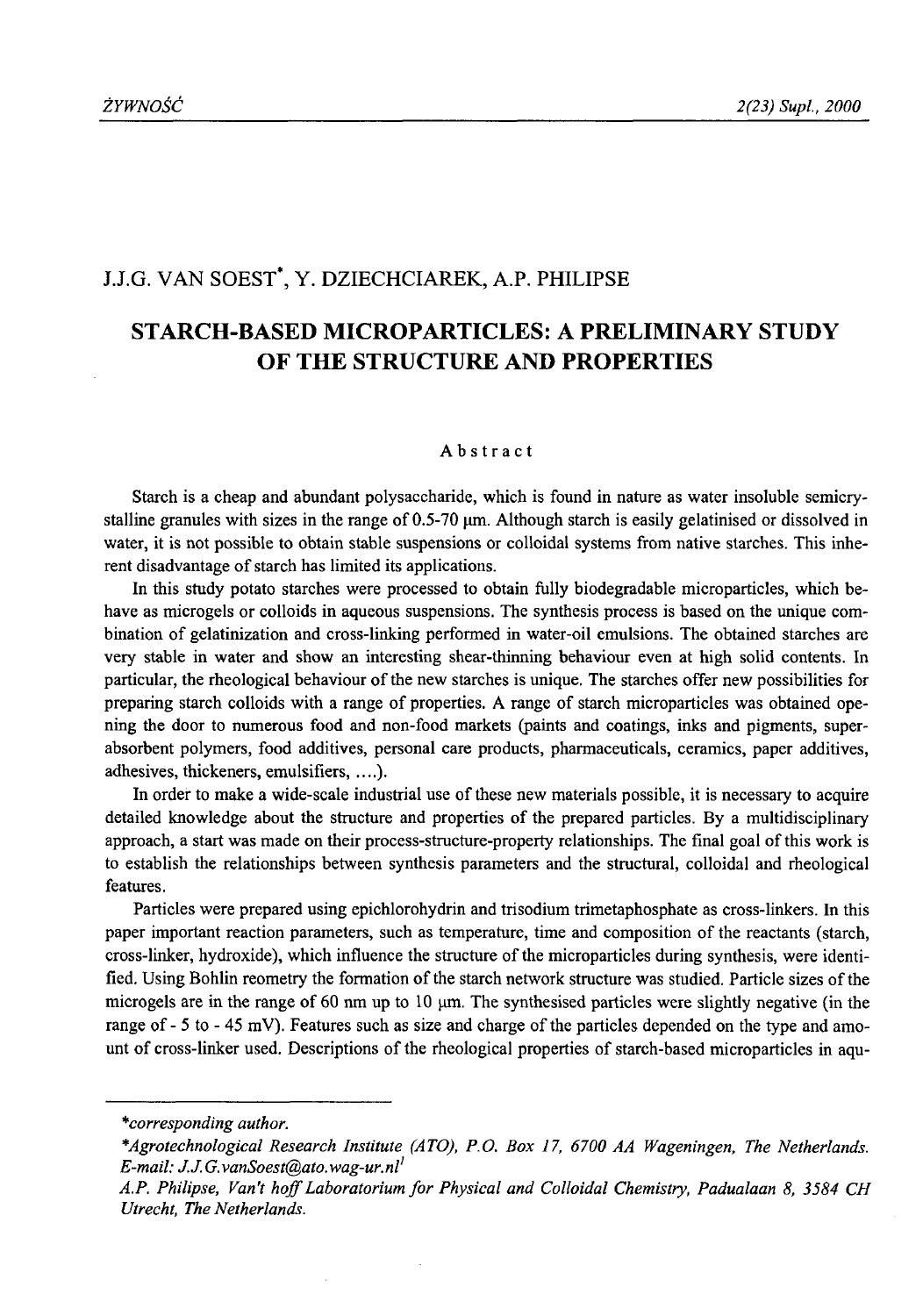eous suspensions, both in dilute and concentrated systems, were given. The microgel-type particles showed a behaviour that is typical for (slightly) charged materials or polyelectrolytes.

### **Introduction**

Fully biodegradable starch-based microparticles only became the subject of detailed studies over the last decades [1, 2], Microparticles can be applied in a range of products. Typical applications are: copying paper, detergents, adhesives, cosmetics, foods, biomedical and pharmaceutical products, controlled release systems, ceramics, et cetera [3-6]. Microparticles give the opportunity to obtain unique colloidal and rheological properties when applied in suspensions or emulsions. The stability of suspensions is increased and mixing of immiscible ingredients is facilitated. Starch and most starch derivatives are favoured over synthetic polymer based materials because they are biodegradable and biocompatible [7].

Most native starches are composed of 20-30% amylose, an almost linear polysaccharide consisting of  $\alpha$ -1,4-linked anhydro-glucose with a molecular mass of  $10^3$ - $10^6$ g/mol, and of 70-80% amylopectin, a highly branched, high molecular mass  $(10^8)$ g/mol) polymer consisting  $\alpha$ -1,4 linked anhydro-glucose and  $\alpha$ -1,6 linked anhydroglucose at the branching points [8]. Native starches are isolated from various sources like roots, tubers and seeds in the form of semicrystalline, cold-water insoluble granules. At present, the use of starches for many applications is limited. Native starches need to be heated before use to free the starch polymers. Gelatinized or melted starches show gelation, phase separation, retrogradation or crystallisation. Products from starch show problems with regard to their stability during storage or use. The properties of starch-containing materials are highly water and temperature sensitive. It is not possible to obtain highly stable aqueous starch suspensions from unmodified starches. Processing of starches is difficult because of the high viscosity and shear-thickening of starch already at low solid contents. The range of functional properties of the starches is limited even for chemical modified starches with high degree of substitution [9, 10].

Preparation of microparticles dates back to the fifties, where they were used in carbon-less copying paper [11]. Several manufacturing methods were developed since then using a broad range of monomeric as well as polymeric starting materials [12]. In particular, emulsion polymerisation and cross-linking (X-linking) methods are used and well understood for synthetic materials but also several biomaterials, such as agarose and cellulose [13-14].

There are several options available for preparing starch-based microparticles based on water-in-oil emulsion X-linking. In the first option, soluble starches are grafted with active groups, which can be X-linked. Usually this renders the materials non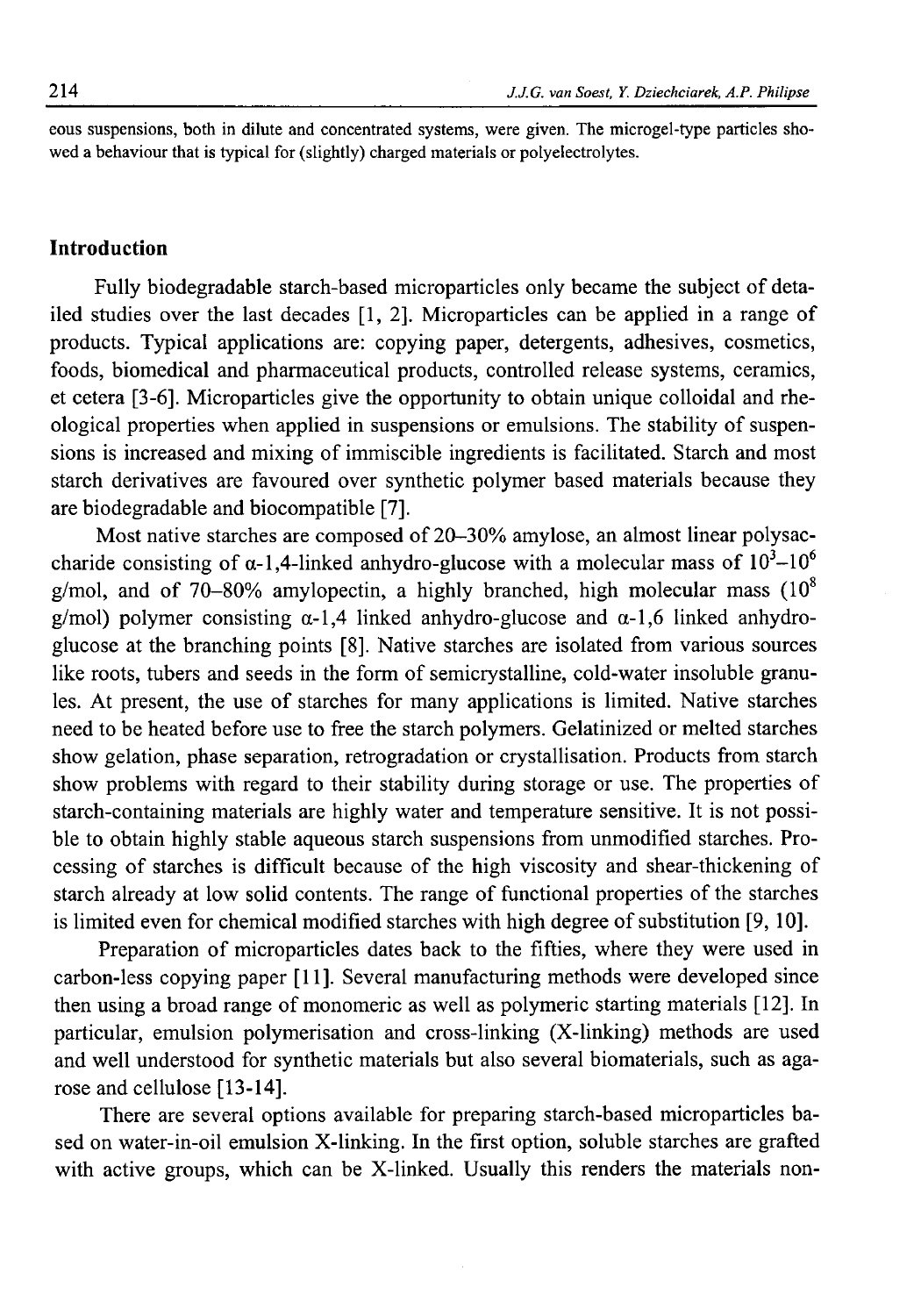biodegradable or non-biocompatible. The second route makes use of chemically modified starches, such as carboxy methyl starch, containing groups, which can be internally X-linked by heat-treatment or complexation with salts. These materials are usually not very stable in aqueous environment. In the third route, the hydroxyl groups of the starch chains or other chemically introduced groups react directly with a X-linking agent in a water-in-oil emulsion. An extensive list of X-linkers is known for starches among which phosphoryl chloride, epichlorohydrin (ECH) and trisodium trimetaphosphate (TSTP) [15-17].

The X-linked starch microparticles are swellable in water and can be considered as microgels. Although no detailed studies have been performed on the influence of structural features, such as the influence of X-link density on rheological properties, some studies have been performed over the last decades for instance poly(methyl methacrylate) microgel systems [18-19].

In this paper, microgel particle materials will be prepared using emulsion Xlinking of potato starches. A start was made in characterising and understanding these materials. The preliminary results will be presented. The influence of processing conditions will be discussed in relation to the structure and properties.

## **Materials and methods**

*Materials* - Starches (Native *(Farina)* potato starch (PN), Paselli SA2 (Pa2) and Paselli SA6 (Pa6)) were supplied by Avebe (Foxhol, The Netherlands). The moisture contents of the starches were determined gravimetrically as 17.5, 15.0 and 15.0% for PN, Pa2 and Pa6, respectively.

*Preparation of the particles* – Two main types of X-linkers were used in this study, namely TSTP and ECH. The typical lay-out of the preparation of the various microparticles is shown in Figure 1.

Route one was typically used to prepare only TSTP X-linked materials. Starch  $(x g)$  was dispersed in 250 ml demiwater (deionized water) by stirring. Subsequently x g of TSTP was added as the X-linking agent. Cyclohexane (650 ml) was heated to 50°C after which 16.5 g Span-65 (sodium tristearate) was added. The hydrophobic and water phases were emulsified using a Branson emulsifier for 5 min. The white emulsion was stirred with a magnetic stirrer to prevent coagulation. During this *x* ml of 2 M sodium hydroxide (OH) was added. Reaction proceeded over night after which a stable slightly blue dispersion was obtained. Separation of the water phase from the hydrophobic phase was done with the addition of acetic or octanoic acid and shaking with excess water. The water phase was separated by centrifugation (Beckman centrifuge, Avanti J-251) at 10,000 rpm (3-4 times with intermediate washing with demiwater or sodium chloride solution). The purification was improved by adding ethanol. The white starch sediment was air-dried.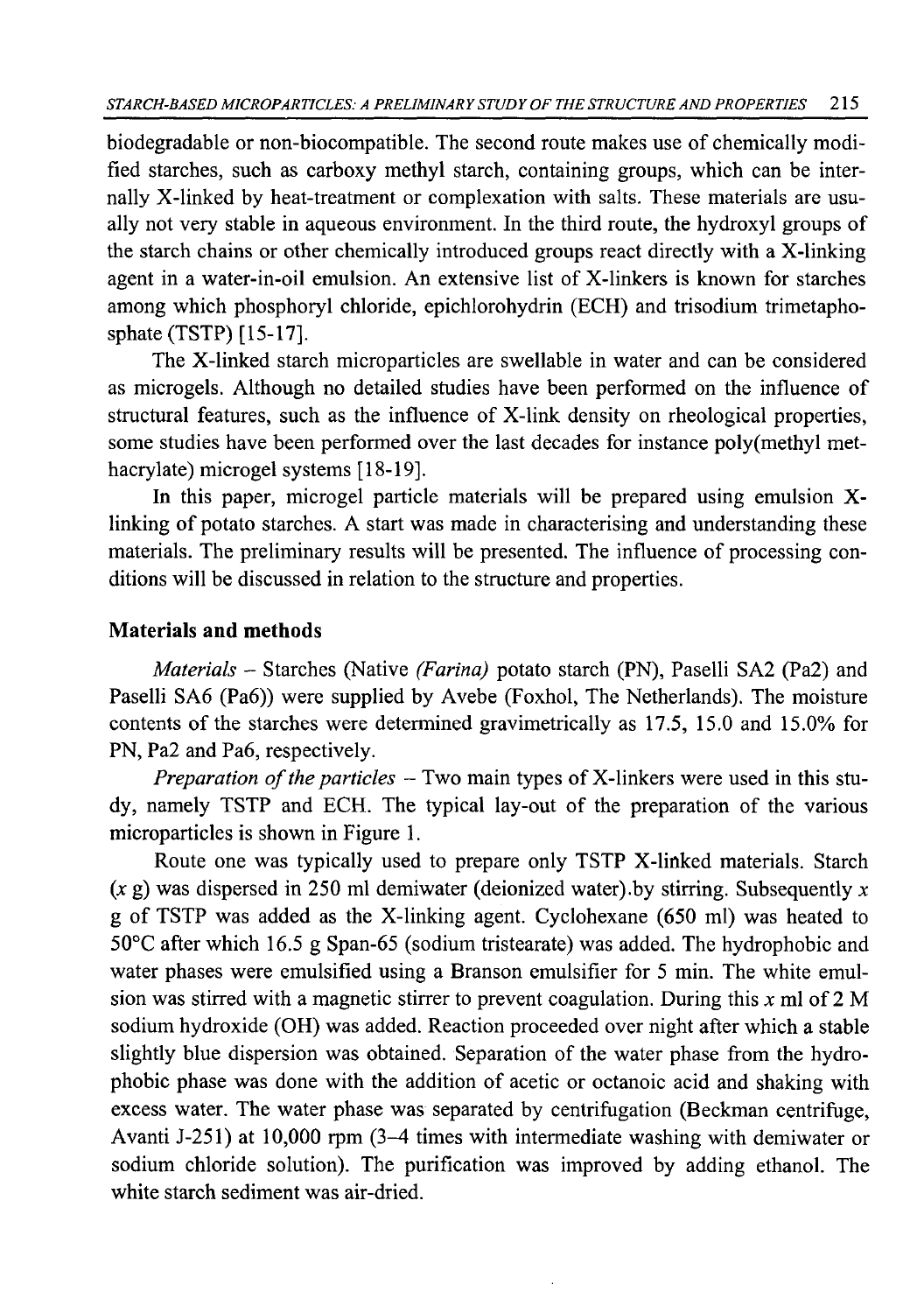

Fig. 1. General scheme of the synthesis route used for the preparation of microparticles.

ECH based (and some TSTP materials as comparison materials) particles were typically prepared by dispersing *x* g starch in 100 g OH (25 mM) aqueous solution. The mixture was stirred at 800 rpm until the starch was homogeneously distributed. ECH  $(x g)$  was added. After homogenisation, the water phase was poured into a 2-neck round-bottom flask containing ca. 5-7 g Symperonic NP5 (poly-oxyethylene nonphenyl ether) surfactant in 200 ml cyclohexane. An emulsion was obtained with an Ultra-Turrax (Janke & Junkel, IKA, type T25) initially operated at 13000 rpm. The speed was increased to 20000 rpm over a period of 10 min. The emulsion was cooled to ensure that the temperature was not higher than 45°C.

The reaction took place at room temperature under constant stirring (magnetic stirrer at 800 rpm). After 20 h, 250 ml demiwater/acetic acid was added to separate the cyclohexane phase from the water phase. The pH of the water phase was adjusted to 7. The aqueous milky suspension was centrifuged at 10000 rpm for 30 min. The particles were washed at least 3 times with demiwater. The washed materials were usually dialysed (membrane diameter 28.6 mm, MWCO 12-14 kDa, Fischer Scientific) at 4°C.

The exact compositions of the reactants are expressed in  $x$  grams of the various components used per 100 g water used in the emulsion during reaction. For example: the material referred to as 20Pa2-lECH-10H means that 20 g of Paselli SA2, 1 g of ECH and 1 g NaOH was used during synthesis.

*Structural analyses* - Light microscopy was used to make rough estimates of the particle size and shape using a Zeiss axioplan MC1000 microscope. More detailed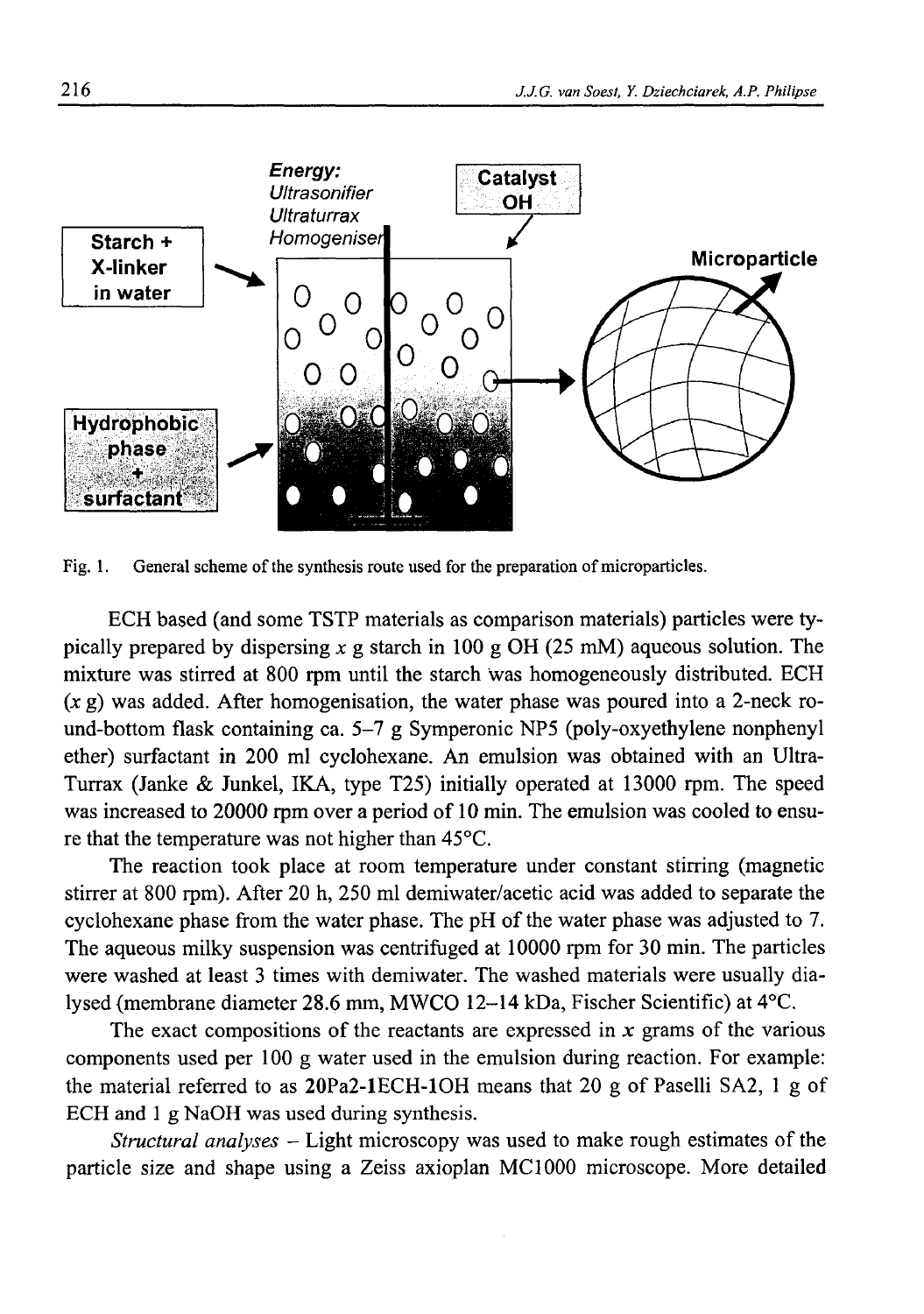studies were performed using a transmission electron microscopy (TEM; Zeiss) and a cryo-scanning electron microscope (SEM; Philips type 5.15). An environmental-SEM (ESEM; Philips) was used to study the swelling of particles (containing 15% water) at various relative humidities ( $RH = 20-100\%$ ).

X-ray diffractometry (XRD) was performed on dry materials with a Philips PV-ARD diffractometer (model PW 3710) [20].

Dynamic light scattering (DLS) was performed at the University of Utrecht (van't Hoff Laboratory for Physical and Colloidal Chemistry) with an Ar laser at 541.1 nm (Spectra Physics Series 2000). Auto-correlation functions were measured with a Malvern multibit K7025 128 correlator at scattering angles between  $\theta = 35-120^{\circ}$ . Static light scattering (SLS) were also studied in Utrecht with a Fica-50 LS photometer using vertically polarised incident and detected light at a wavelength of 546 nm. The scattering angle was varied between 30-150°9. The Guinier approximation was used to calculate the radius of gyration  $(R_g)$ . The samples were filtered through a 10  $\mu$ m millipore filter. All measurements were performed at 25°C.

*Rheology -* Dynamic oscillation viscosity measurements were performed with a Bohlin VOR Rheometer using a cylindrical geometry. The starch gels were covered with a thin layer of paraffin oil to prevent water from evaporating. By measuring the elasticity modulus  $(G')$  of the polymer solution versus time, during which the X-linking reaction reactions of TSTP and ECH with starch takes place, it is possible to estimate the number of X-links formed and the efficiency of the reaction [15-17].

High-shear rheological experiments were performed on concentrated suspensions (1-10% w/w) using a Contraves Rheomat 115 Viscometer at room temperature with a shear rate ( $\gamma$ ) in the range of 1-500 s<sup>-1</sup>.

Low shear viscosity measurements were carried out with a constant shear Contraves LS40 Rheometer in a MS 41/1S Couette geometry at a constant temperature  $(20.0 \pm 0.1^{\circ}$ C). The shear rate (y) was in the range of  $0.1$ –10 s<sup>-1</sup>. Using a Finn pipette, 2 ml of the samples were put into the measuring device. The flow curves were measured successively for increasing and decreasing shear rates. The relative viscosity,  $\eta_r$ , was determined as the slope of a linear fit of the viscosity data for the dispersion,  $\eta_{disp}$ , and the solvent *(i.e.* water),  $\eta_{solv}$ :

$$
\eta_r = \frac{\eta_{disp}}{\eta_{solv}}\tag{1}
$$

*Electrophoretic Light Scattering (ELS) -* The Zeta-(Q-potential of the starch particles in salt-free and sodium or potassium chloride suspensions were measured with a Coulter Delsa 440 SX electrophoresis meter. From these measurements the  $\zeta$ -potential was calculated using the Smoluchowski relation [21].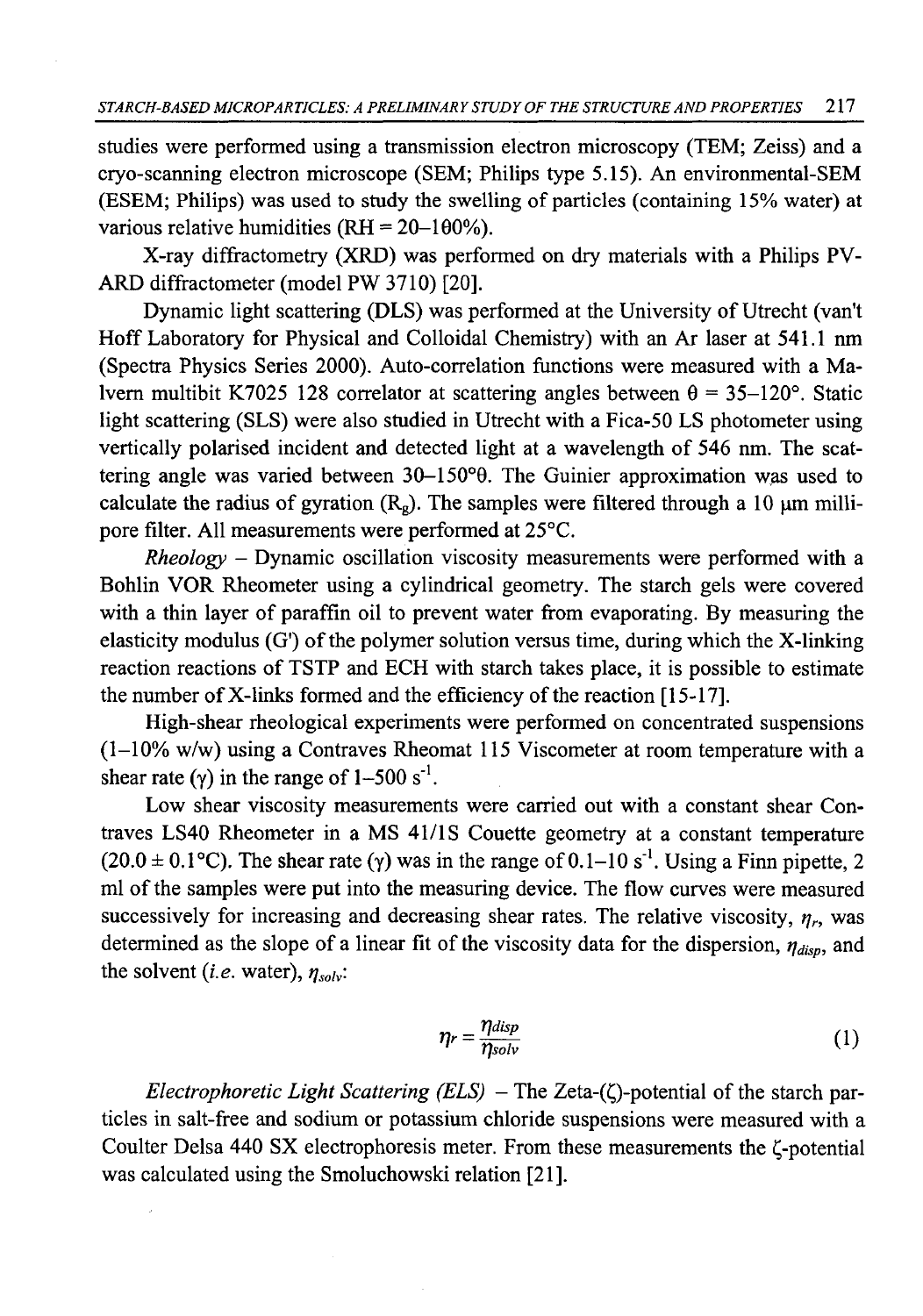## **Results and discussion**

### *X*-linking reaction of starch

To be able to study the differences in the X-linking reaction as a function of starch and X-linker type and amounts, and the amount of hydroxide used, the G' modulus was measured in time. This part of the research is important to understand the structural properties of the microparticles in terms of X-linking density and charge density of the hydrogel network. The assumption here is made that the particles can be visualised as microgels. In Figure 2 (top) some typical examples are shown of the increase in G'-modulus during reaction of starch (Pa-2) with ECH. The initial reaction rate is clearly dependent on hydroxide concentration. An increase in reaction rate is found with an increase in the OH concentration from 0.1 to 0.3  $g/l$ . However at higher OH concentrations no further increase in the rate of the reaction is observed. The effect of starch and X-linker concentration and source shows a similar behaviour (data not shown) [16-17]. With increasing starch and X-linker concentration the initial reaction rate increases up to a certain starch concentration.

Usually a plateau or maximum in the G'-modulus is observed. The height of this maximum or plateau is determined by the composition of the reactants and temperature of the reaction. A decrease in the G'-modulus is observed at higher temperatures and reaction times and at high hydroxide concentrations. This is most likely due to molecular breakdown (hydrolysis) of the starch or X-links.

As a first approximation the Flory-Rhener swelling equilibrium theory is used to determine the X-linking efficiency [16-17]. According to this theory, the plateau G' modulus is linear correlated with the number of elastically covalent entanglement points and inversely with the molecular mass between two entanglement points. Some preliminary results are shown in Figure 2 (bottom). It is shown that the effectiveness of the X-linking of starch with TSTP and ECH is low. The highest values obtained within this and other studies are 15% for ECH and 48% for TSTP, respectively [16-17]. The X-linking efficiency increases with increasing starch and X-linker concentration. An initial increase is found with increasing OH concentration. However, at high OH concentration the efficiency decreases. The effectiveness of TSTP seems to be higher than of ECH.

The low efficiency of the X-linking of starch is thought to be partly due competing hydrolysis of starch and the X-links and the formation of (short) free chain ends *{i.e.* single sided glycerol-linkages and phosphate mono-esters with different chain lengths). Part of the X-linker could have not reacted with starch at all. Furthermore the deviation from an ideal network attributes to imperfections in the gels, such as microheterogeneities, which can be the result of loops, loose ends (amylopectin outer branches), physical entanglements, and micro-aggregation of X-links.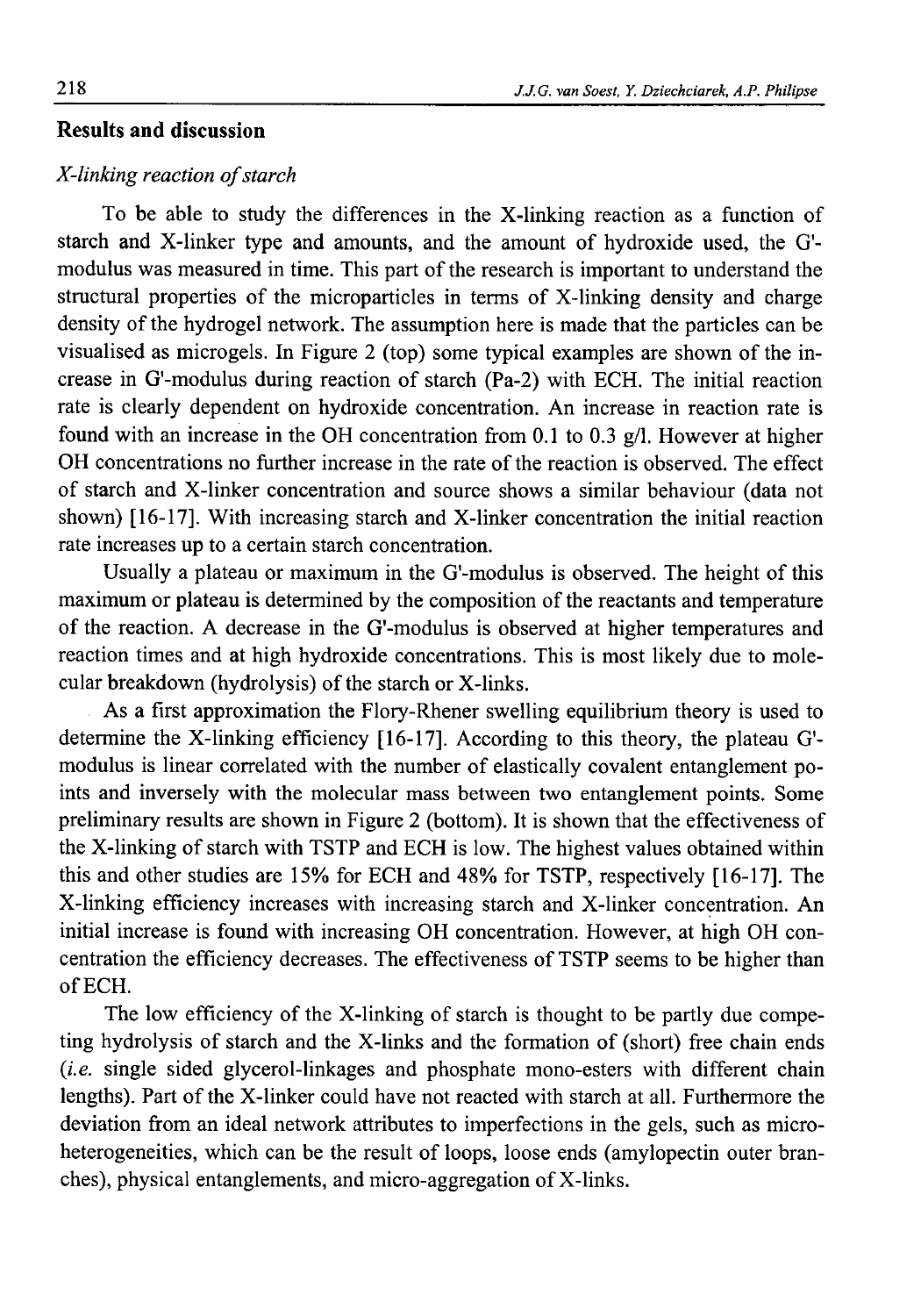

Fig. 2. Bohlin measurements. Top: The influence of hydroxide concentration (OH) on the G'-modulus during reaction. The blank is without the X-linker. The material composition used was: 20Pa2- 2ECH- $xOH$ . Bottom: Estimation of the X-linking efficiency (expressed as the ratio of the number of calculated or effective X-links and the number of theoretical X-links times 100%) calculated on the basis of Bohlin reometry measurements using the Flory-Rhener approximation. A comparison of ECH and TSTP X-linked materials (20Pa2-20H).

### *Structural characterisation*

The starch-based microparticles were analysed by XRD. It was shown that the potato starch based materials were completely amorphous after purification and drying.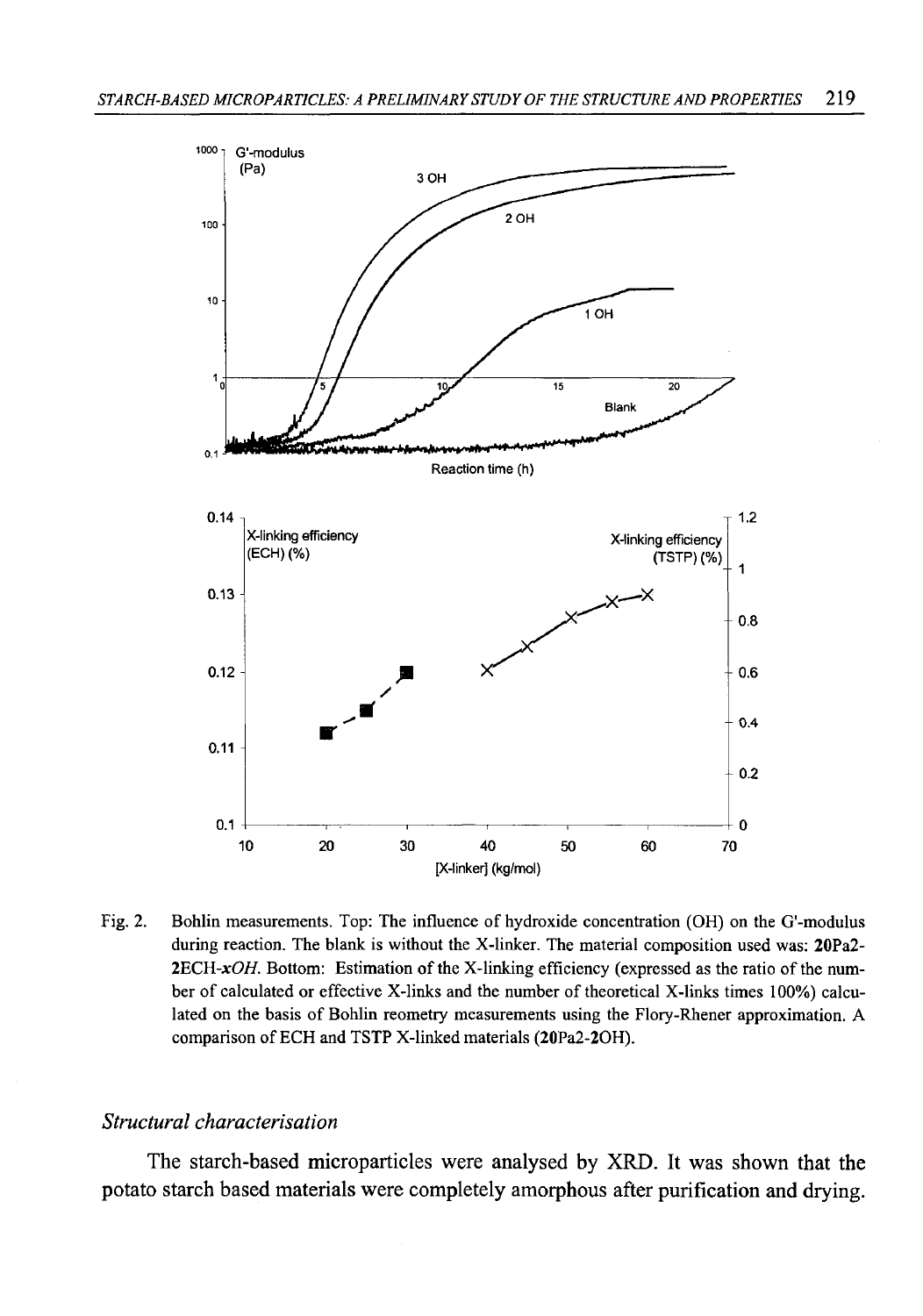Apparently the X-linking reduces the retrogradation of the starch, which typical occurs during processing of gelatinized starches at high water contents.



Fig. 3. EM photograph of TSTP-based microparticles after dispersing and swelling in demiwater. Inserts on the top right: EM photograph of TSTP-based microparticles after dispersing in water and freeze-drying the dispersion to about 12% water. The particle size is in the range of 150-800 nm.

Several microscopic techniques were used to study the size and shape of the microparticles. With light microscopy it was shown that the particles in suspension have a size below 10  $\mu$ m. Figure 3 shows a typical example of a SEM study showing the appearance of a TSTP X-linked material after swelling in demiwater. Typical sizes are found for this material prepared with a low amount of X-linker in the range of 1- 5 µm. A cryo-SEM is shown of more densely X-linked TSTP particles in Figure 3 (inserts on the right top side). More detailed studies showed that the particle size is depending on the starch/X-linker ratio. The particle size is clearly dependent on the degree of swelling in water, which was confirmed by ESEM at various RH. With increasing RH the microparticles increase in size as is seen in Figure 4. The studied ECHbased particles were spray-dried to obtain rather large and dented particles. The spraydried material is shown in Figure 4 (Top left). The particles swell and form aggregates by increasing the humidity. By increasing the ECH concentration during synthesis (to 4.9 g/100 ml), it was shown that the swelling of dried particles was reduced significantly.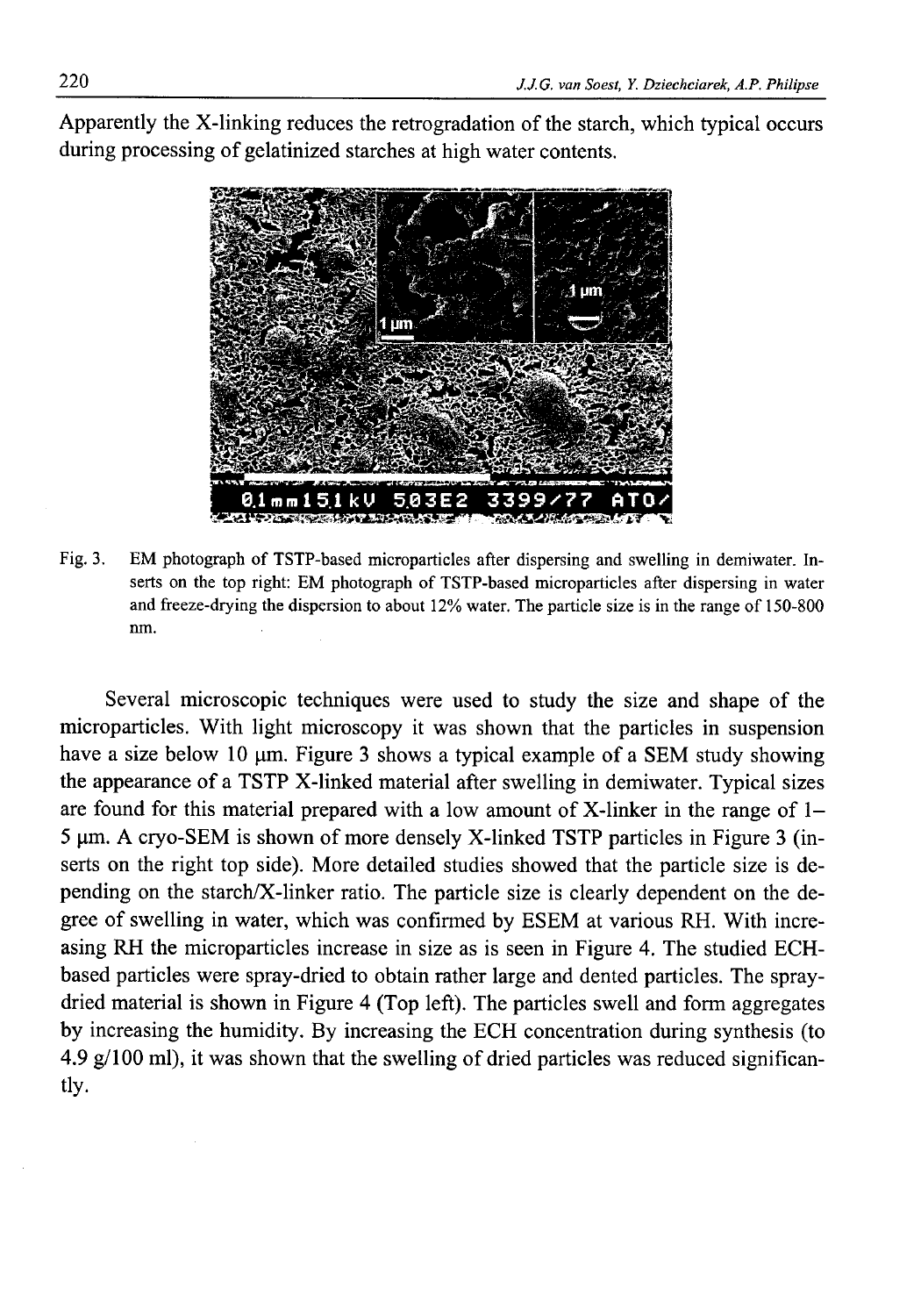*STARCH-BASED MICROPARTICLES: A PRELIMINARY STUDY OF THE STRUCTURE AND PROPERTIES* 221



Fig. 4. (E)SEM photographs of the swelling behaviour of ECH X-linked microparticles (20Pa2-lECH-20H). Top left: SEM of spray-dried material. Top right, bottom left and bottom right: ESEM with increasing RH.

Table 1

The particle radius of two TSTP X-linked microparticles.

| Composition                                    | Average $R_g$ (nm) | Polydispersity (%) |  |
|------------------------------------------------|--------------------|--------------------|--|
| 15Pa6-2TSTP-1OH                                |                    |                    |  |
| $\textsf{1}\,$ 2.5PN-2TSTP-1OH<br>____________ | 263                |                    |  |

Using light scattering techniques typical particles sizes were measured in the range of 60-1000 nm. Two typical examples of the particle sizes measured with DLS of TSTP X-linked materials are given in Table 1. Characteristic SLS particle sizes of ECH X-linked materials as a function of amount of ECH are shown in Table 2. No linear relation is found. The X-linking efficiency of ECH with starch is low (as is shown in previous section) and not linearly related to the amount of reactants used over the whole range.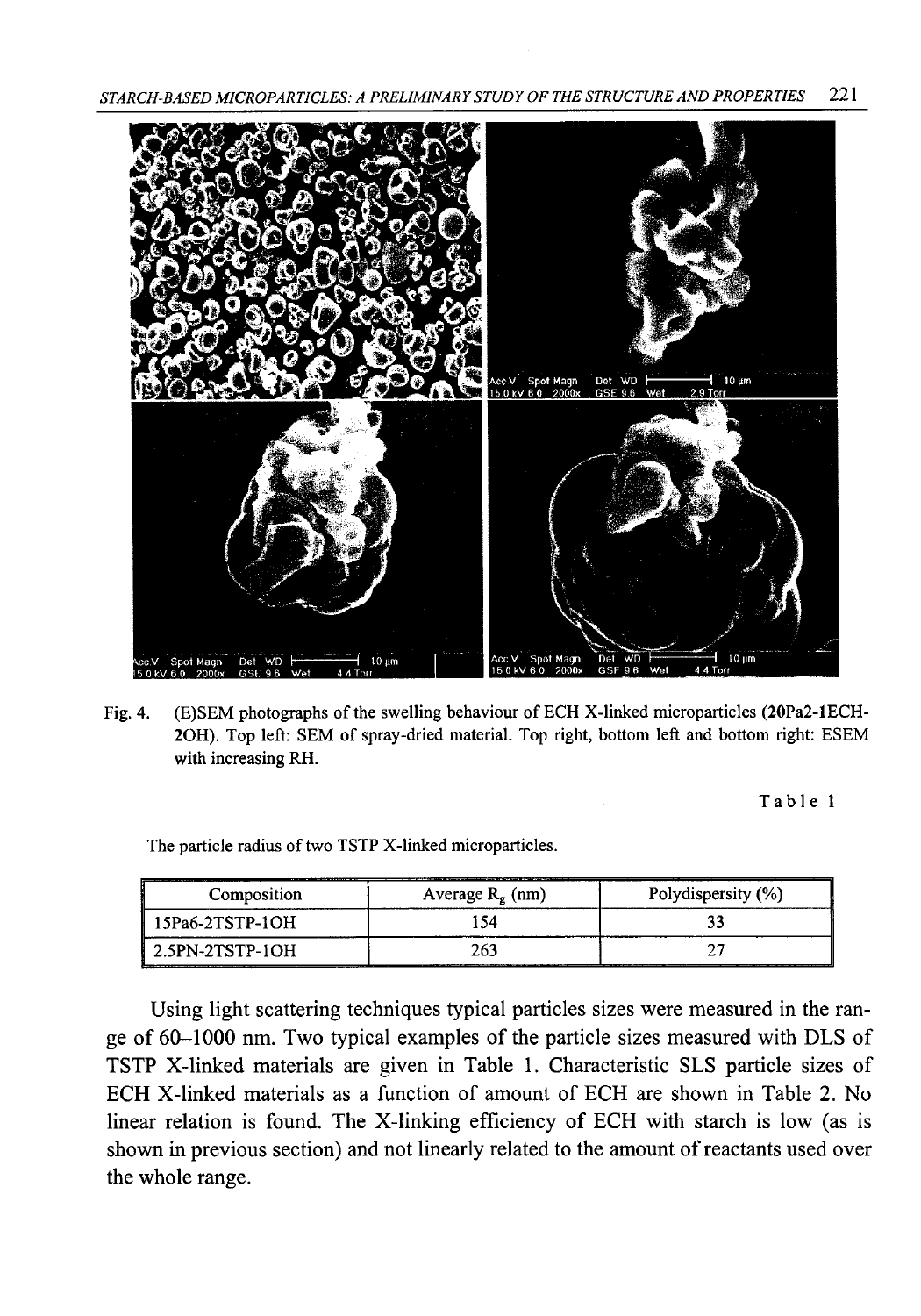#### Table 2

| <b>ECH</b> | <b>ECH</b>        | $Rg$ at low angles | $R_g$ at high angles | $Rg$ ratio |
|------------|-------------------|--------------------|----------------------|------------|
| (x)        | (weight fraction) | (nm)               | (nm)                 |            |
| 0.5        | 0.004             | 90                 | 204                  | 0.44       |
| 0.5        | 0.004             | 76                 | 140                  | 0.55       |
| 1.0        | 0.008             | 70                 | 129                  | 0.54       |
| 2.0        | 0.016             | 69                 | 140                  | 0.49       |
| 4.0        | 0.032             | 62                 | 189                  | 0.33       |
| 4.9        | 0.039             | 84                 | 192                  | 0.44       |

The particle sizes of ECH X-linked materials  $(20Pa2-xECH-2OH)$  as a function of ECH concentration during synthesis.

It was shown that typically ECH X-linked microparticles had a  $\zeta$ -potential in the range of -1 to -10 mV. While TSTP-based microparticles were in the range of -15 to -45 mV. The materials are thus slightly charged. Because of the presence of the phosphate groups in the TSTP-based materials, these materials are somewhat higher in charge density. Because of the inaccurate results obtained no clear relationships were found with the structural features of the various microparticles. The swelling of the particles in water is mainly due to the presence of the charges (osmotic pressure effect).

## *Rheological properties of starch microparticles*

In Figure 5 (top) the viscosity as a function of concentration of TSTP-based microparticle (40Pa6-8TSTP-10H) suspensions is shown for concentrated systems. The dispersions show shear-thinning behaviour at relatively high solid contents. The influence of salt concentration on the viscosity of ECH-based (22.2Pa2-1.9ECH-1.10H) suspensions is shown in Figure 5 (bottom). The viscosity is significantly lower than the viscosity of the TSTP-based suspension shown in the Figure, which can be explained by the larger particle size and hydrodynamic volume of the TSTP-based microparticles. Visible is the effect of introducing low amounts of salt. The viscosity is reduced by a factor two at a shear rate of approximately 100  $s<sup>-1</sup>$ . Also the suspensions become less shear thinning. Because of the slightly negative particles, the hydrodynamic particle size is reduced by the addition of the salt. This is in agreement with the observed reduction of the swelling capacity of starch cross-linked hydrogels with increasing salt concentration [14-16]. This effect is even more pronounced for TSTPbased systems. The cross-linked microparticles show a characteristic behaviour of a ionic polymer.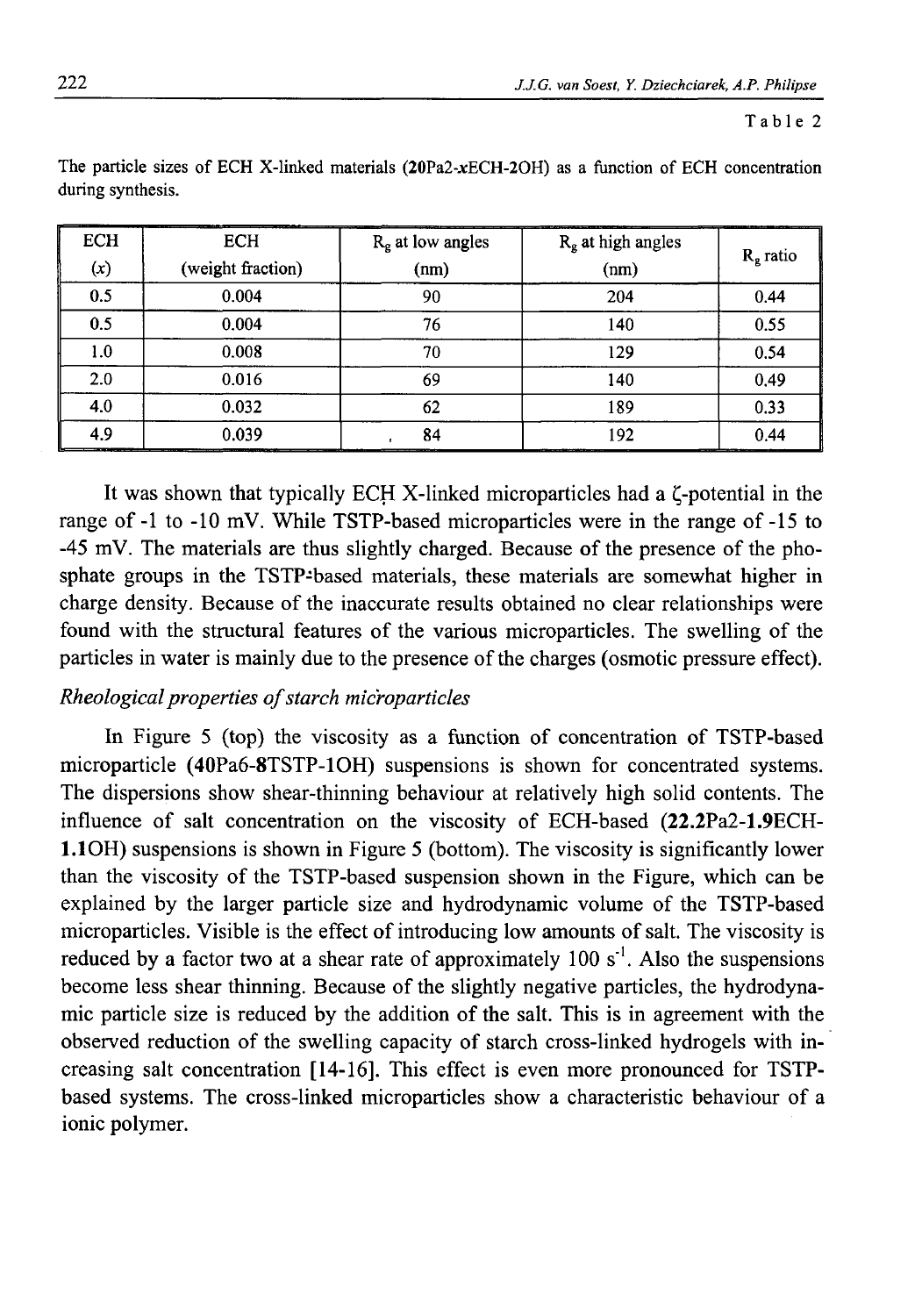

Fig. 5. Rheology of TSTP-based microparticle suspensions (40Pa6-8TSTP-10H): Top: viscosity vs. shear rate. Bottom: Influence of sodium chloride concentration on the viscosity of a dialysed starch microparticles  $(22.2Pa2-1.9ECH-1.1OH)$  suspension  $(7.3 g/l)$ . The amount of sodium chloride (%w/w NaCl) is indicated in the insert.

In Figure 6 an example of the relative viscosity  $(\eta_r)$  as a function of concentration is given obtained from low shear rheological experiments on dilute aqueous suspensions of ECH-based microparticles (with a size of circa 100 nm). For these samples a linear behaviour of the shear stress versus shear rate is obtained in the range of 0.1-50  $s<sup>-1</sup>$ . The specific viscosity shows a linear dependence on the concentration in dilute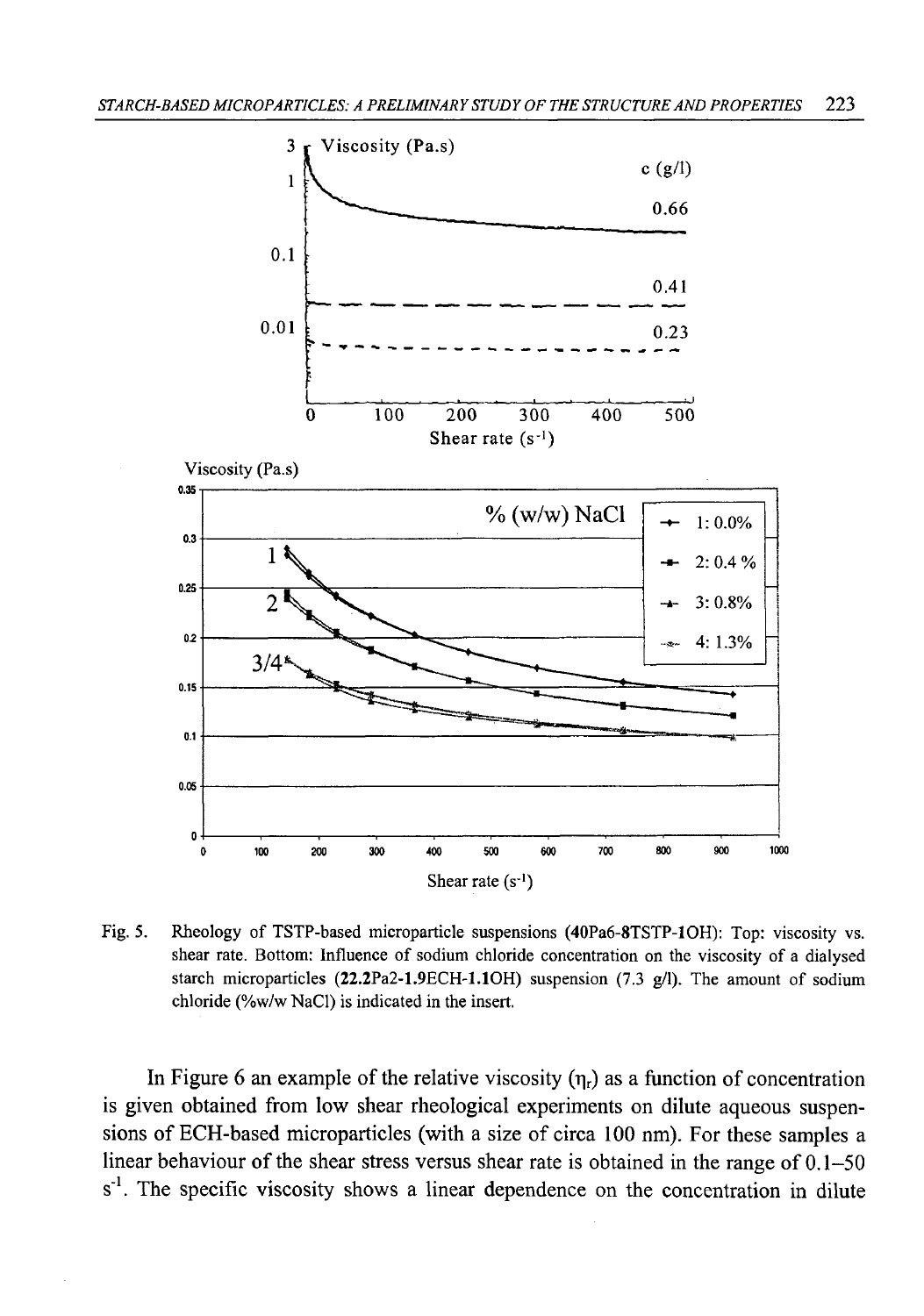systems. The slope of is depending on the amount of  $X$ -linker used during synthesis of the microparticles as is seen in Figure 6 (insert).



Fig. 6. Relative viscosity of ECH-based materials (20Pa2-lECH-10H) in dilute aqueous systems. The insert shows the dependence of ECH concentration during synthesis.

## **Conclusions**

By emulsion X-linking of starches interesting microparticles are obtained. The particles can be considered as microgels. The (rheological) behaviour is characteristic of colloidal polyelectrolytes.

#### **REFERENCES**

- [1] Jiugao Y. Jie L.: Starch, 46, 1994, 252.
- [2] Soest J.J.G. van, Verduin H., Feil H.: Second World Congress on Emulsion, EDS, Paris 1997, 1-1- 366/01-05.
- [3] Soest J.J.G. van, Schijndel R.J.G. van, Gotlieb K.F.: PCT Pat. Appl. W09901214A1, 1999.
- [4] Velazquez J.M., Marmolejo-Rivas G., Riosdiaz R.G., Alvarez A.B., Marin-Carrillo E.M., Głogowski M.W.: PCT Pat. Appl. W09955819, 1999.
- [5] Gunther W., et al.: PCT Pat. Appl. W09725073, 1997.
- [6] Baensch J., Gumy D., Sievert D., Wursch P.: PCT Pat. Appl. WO 96/03057, 1996.